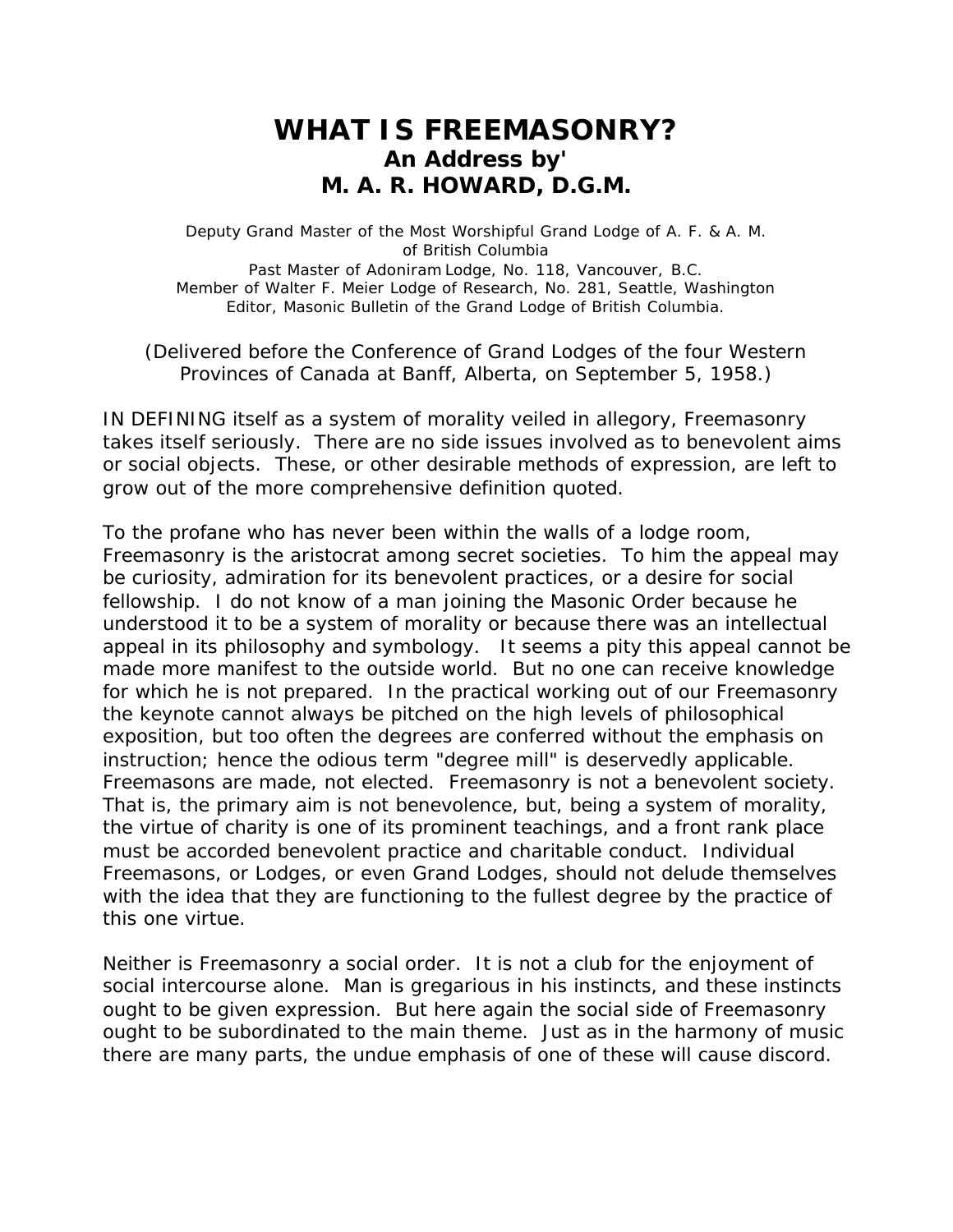Many Freemasons profess to find in Freemasonry a religion. Morality is a very good soil out of which spirituality may grow. But morality and spirituality are different elements of character. Freemasonry has no solution for the problem of man's attitude to Deity. The recognition of the Fatherhood of God is only partial in its answer. It has no solution for the problem of pain, sorrow, and evil in the world. Neither has it a solution for the problem of the hereafter. It does not seek to make bad men good unless of course they are Freemasons. In short it does not function as a religious experience. It is all very well for the young man in whom abounding physical well-being may obscure spiritual promptings for a time to say, out of his lack of life's experience, that Freemasonry is a good enough religion for him. But as he grows older and tastes of some of the bitter experiences that life holds in its lap for all of us, sooner or later he will realize that Freemasonry is not a complete answer to the riddle of existence.

What is Freemasonry? And again we return to its own answer, "A system of morality veiled in allegory." But this simple statement is provocative of further questioning. It is simply a restatement of the simple moral truths we all learned from our parents, from our Sunday school teachers or from the minister in the pulpit. Nor is there in the profundities of its symbology an intellectual appeal that must be sought through serious study. Many Masonic students have found in it such an appeal. What is Freemasonry? A system of sublime truths, including those of the natural universe, as well as of moral and intellectual science and philosophy, based on the accepted fact of one Almighty, infinite, and perfect Deity, called by Freemasons T.G.A. of the U., the perfection and completeness of the order of the universe, its correspondence with itself throughout, that is, in all its parts and degrees - the coordination of these last by correspondence. From first to last, their correspondence with the degrees is found in man, in the same order - the immortality of the human spirit, a righteous system of divine government, the enjoining of the practice of all moral and social virtues and duties by means of lessons embodied in symbolic representations of deep significance together with apt and wisely ordered discourse, all contained certain ancient and simple but sublime ceremonies, coordinated in degrees according to the order of the universe which is the divine order. Further, that the filling up of this general scheme is by lessons not taught in words so much as by representations of correspondences actually existing in the constitution of natural and spiritual things, in their several degrees, and cognizable by man; that these lessons, in order to their perpetuation, are embodied in the forms of the Lodge and what may be found therein and especially in what is termed The Work, the principal truths and illustrations being set forth by means of geometry, upon which science, as we are expressly taught, Freemasonry is founded.

And yet we have not found the answer to the question, *What is Freemasonry?*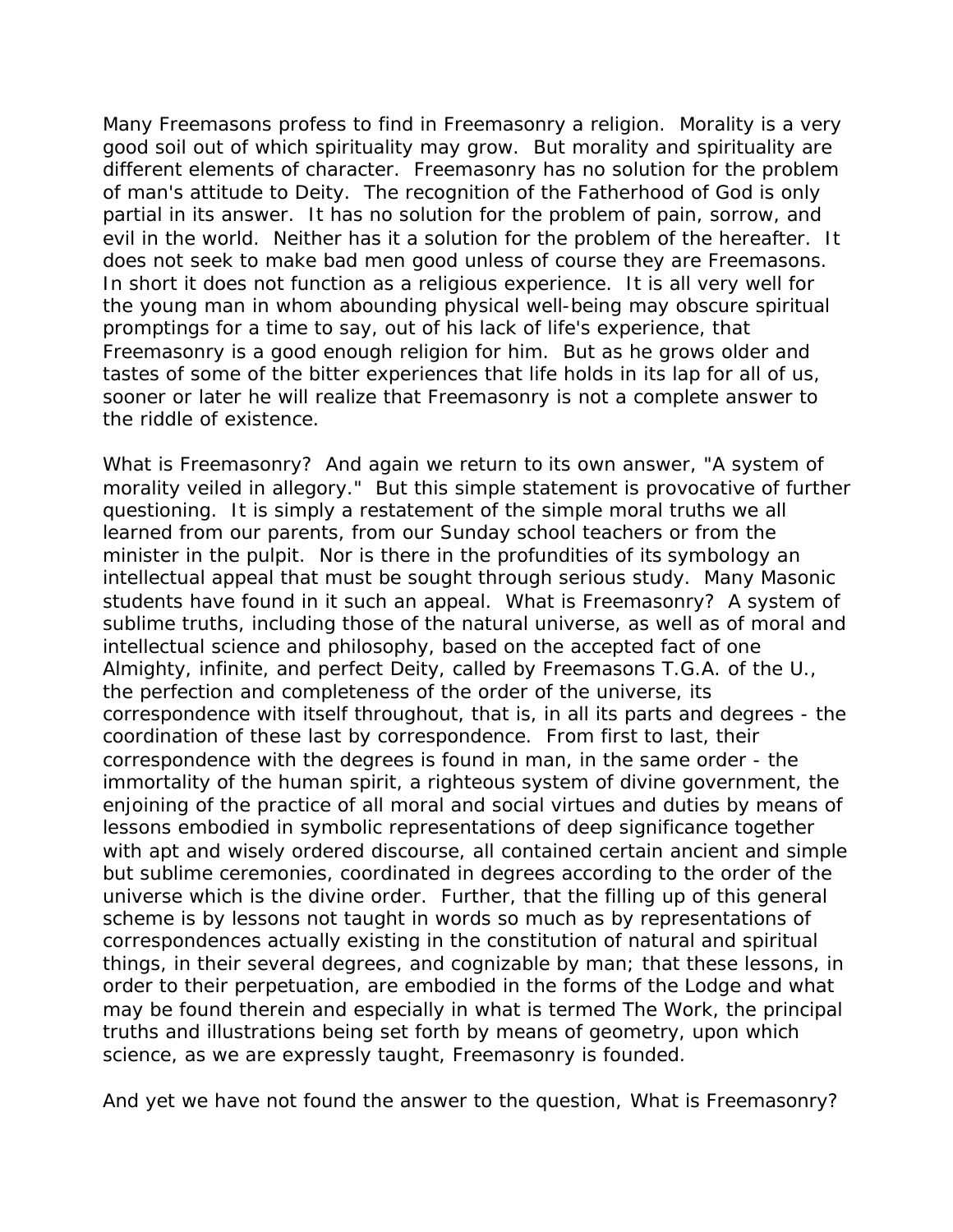Freemasonry is a word used to describe the beliefs and practices of Freemasons and the way in which local units, called Lodges, are governed and linked together. A craft, rather than an order, it is secret only in having rituals and other matters not to be divulged to non-members, a society with secrets but not a secret society. Its places of meeting are prominently identified and its governing bodies publish annual proceedings. The membership is a matter of record and perhaps sometimes public knowledge. In Communist and completely totalitarian countries Freemasonry is proscribed. The Roman Catholic Church forbids its members to be Freemasons, although many of that faith were active Freemasons in the eighteenth and early nineteenth centuries. In Great Britain, the Commonwealth countries, Scandinavia, the United States and other nations with similar institutions, heads of government, dignitaries and distinguished citizens are Freemasons. Men from all walks of life meet together in their adherence to a moral code whose principles are largely conveyed through symbols and allegories connected with the art of building, emphasizing benevolence. A Freemason, it was said in 1734-1735, "is to be a man of Benevolence and Charity, not sitting down contented while his Fellow Creatures, but much more his Brethren, are in Want, when it is in his power, without prejudicing himself or family to relieve them."

Is there one amongst us who at some time or other has not asked himself, "What is this Freemasonry? What is it all about. Who of us has not wondered how it is, that simple as its teachings appear, it has so gripped the imagination of men and has retained its appeal and influence throughout the centuries and is still the greatest moral force, with the exception of religious institutions, the world has known? When we can answer those questions we will have a clearer vision of our Order and the purpose of Freemasonry. Far be it from me to suggest that I can hope to give a complete and satisfactory answer, but rather that I may express some thoughts on the subject which will assist one to reach one's own conclusions, also that I may be of some assistance to our younger brethren in interpreting the beautiful symbolism of our Order-the key to our treasure chest which holds for us the wisdom of the ages. There are many definitions of Freemasonry. For instance, our Ritual defines it as a peculiar system of morality veiled in allegory and illustrated by symbols. Another definition is "that it is a science which is engaged in the search after Divine Truth." Still another writer interprets Freemasonry as Friendship, Love and Integrity - Friendship, which rises superior to fictitious destruction of society, the prejudices of religion, and the pecuniary conditions of life; Love, which knows no limit, nor inequality, nor decay; Integrity, which binds man to the eternal law of duty.

Perhaps the most complete and best definition is that given in the German Handbuch, which states, "Freemasonry is an activity of closely united men,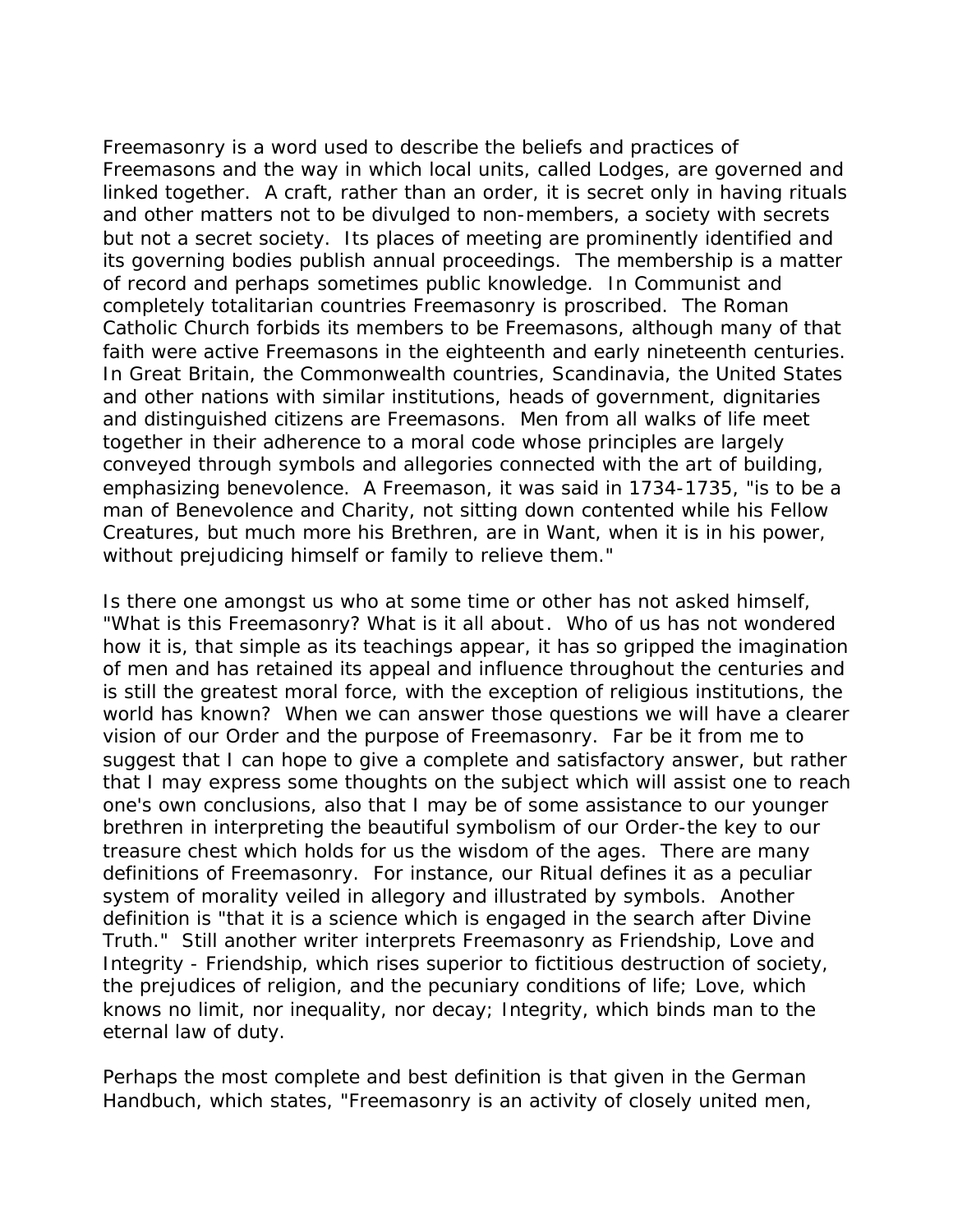who, employing symbolical forms borrowed principally from the Masons' trade and from architecture, work for the welfare of mankind, striving morally to ennoble themselves and others and thereby to bring about a universal league of mankind."

However inadequate these descriptions may be, they all indicate that Freemasonry has a very noble objective and a purpose, and I may add that without such a purpose it would long since have passed into oblivion and could not have survived the ravages of time. Why is Freemasonry here in this world of strife? Wherefore has it been developed, amid war and incessant conflict, along lines of peace and love, and so marvellously moulded and developed, that, in every land, it is now known and by every race made welcome? Has all this been done that it may live for itself alone? No. There on its Trestleboard is the plan of the Great Architect and its mission is to work out that plan. Out of the rough, hard quarries of a quarrelling humanity it has to build a temple of brotherhood and peace. This temple is the great landmark, the highest and grandest ideal of Freemasonry.

To build, strengthen and beautify this temple, we must exercise all the powers and gifts with which we are endowed. What nobler work can we be engaged in? How far we are, as a rule, from understanding it. Yet it is ignorance more than unwillingness that hinders the work. That is a noble conception of the purpose to which Freemasonry is dedicated, and if we examine our Ritual and symbolical teachings we will find this great ideal continually brought before us.

Free and Accepted, our symbolic Masonry, as we know it, emphasizes that we are builders in the spiritual sense; hence the fact that the working tools of the old operative Freemason occupy a prominent place in our Lodges and are used for the purpose of instructing us in great spiritual and ethical principles of which they are symbolic. Those tools with which operative craftsmen earned their living were also, because of the great moral and spiritual teachings associated with them, used by him to think out his faith by which to live.

The connection between Operative and Speculative Masonry may be briefly considered at this juncture, as it may be helpful in the consideration of our subject.

For many centuries, Lodges of Operative Freemasons existed and reached their greatest strength during the cathedral building era in the Middle Ages, when magnificent cathedrals were erected throughout the Old World. It was also during that period, known as the Dark Middle Ages, there set in a decline in moral and spiritual standards, and so it happened that the most exquisite gems of architecture were surrounded by hovels in which lived a depraved type of humanity. The viciousness of human nature formed an appalling